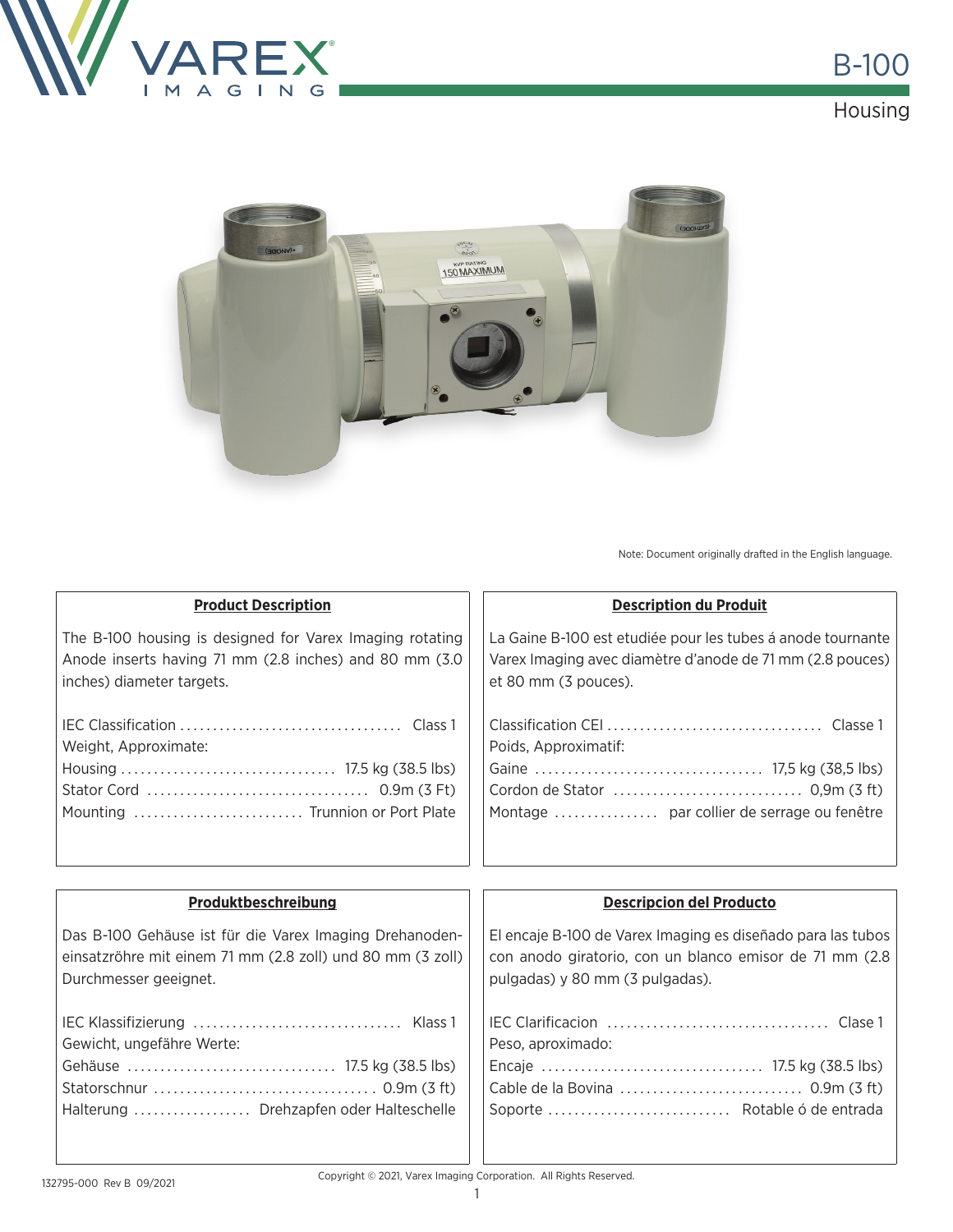

## **Product Description**

| <b>Grid Control Voltages</b><br>Typical Bias Voltage for Cutoff at 150 kV  -3600 Vdc                                                                         |
|--------------------------------------------------------------------------------------------------------------------------------------------------------------|
|                                                                                                                                                              |
| Nominal Continuous Input Power<br>without air circulator  185 Watts (250 HU/sec) IEC 60613:2010<br>with air circulator 370 Watts (500 HU/sec) IEC 60613:2010 |
| X-Ray Tube Assembly<br>Permanent Filtration 0.7 mm AI/75 kV IEC 60522/1999                                                                                   |
| Leakage Technique Factors  150 kV, 3.3 mA                                                                                                                    |
| Atmospheric Pressure Range  70 kPa to 106 kPa                                                                                                                |
| Normally Closed  Opens @ 85°C ±3.9°C (185°F ±7°F)                                                                                                            |

## **Produktbeschreibung**

| Gittersteuerspannungen                                                                                                              |
|-------------------------------------------------------------------------------------------------------------------------------------|
| Typische Vorspannung für Abschaltung bei 150 kV  -3600 Vdc                                                                          |
| Wärmespeicherkapazitat des Gehäuses  926 kJ (1,250 kHU)                                                                             |
| Kontinuierliche Eingangs-Nennleistung                                                                                               |
| ohne Luftumlaufvorrichtung  185 Watt (250 HU/sec) IEC 60613:2010<br>mit Luftumlaufvorrichtung  370 Watt (500 HU/sec) IEC 60613:2010 |
| Röntgenstrahlers                                                                                                                    |
| Eigenfilterwert  0.7 mm Al/75 kV IEC 60522/1999                                                                                     |
|                                                                                                                                     |
| Temperaturgrenzen für Aufbewahrung und Transport                                                                                    |
|                                                                                                                                     |
|                                                                                                                                     |
|                                                                                                                                     |
|                                                                                                                                     |
| Normalerweise geschlossen  Offnet @ 85°C ±3.9°C (185°F ±7°F)                                                                        |
|                                                                                                                                     |

## **Description du Produit**

| Potentiel de controle de grille                                                                                                                            |  |  |  |
|------------------------------------------------------------------------------------------------------------------------------------------------------------|--|--|--|
|                                                                                                                                                            |  |  |  |
| Puissance d'entrée continue nominale<br>sans ventilateur  185 Watts (250 UC/sec) CEI 60613:2010<br>avec ventilateur  370 Watts (500 UC/sec) CEI 60613:2010 |  |  |  |
| Ensemble Radiogène:<br>Filtre non amovible  0,7 mm Al/75 kV CEI 60522/1999                                                                                 |  |  |  |
|                                                                                                                                                            |  |  |  |
| Limites de Température Pour le Transport et Pour L'Emmasinage:                                                                                             |  |  |  |
|                                                                                                                                                            |  |  |  |
| Normalent fermé Ouvre @ 85°C ±3.9°C (185°F ±7°F)                                                                                                           |  |  |  |
| <b>Descripcion del Producto</b>                                                                                                                            |  |  |  |
|                                                                                                                                                            |  |  |  |

| Voltaje de Rejillas Controlada<br>Voltaje controlado Tipico con interruptor a 150 kV  -3600 Vdc       |
|-------------------------------------------------------------------------------------------------------|
| Capacidad del almacenaje termal de encaje  926 kJ (1,250 kHU)                                         |
| Potencia nominal de entrada continua<br>Sin Circulador de aire  185 Watts (250 HU/sec) IEC 60613:2010 |
| Ensamblaje de Tubos de Rayos X<br>Filtración Permanente  0.7 mm AI/75 kV IEC 60522/1999               |
|                                                                                                       |
| Temperatura Limitada de Almacen y Transporte  -20°C a +75°C                                           |
| Normalmente cerrado  Abre @ 85°C ±3.9°C (185°F ±7°F)                                                  |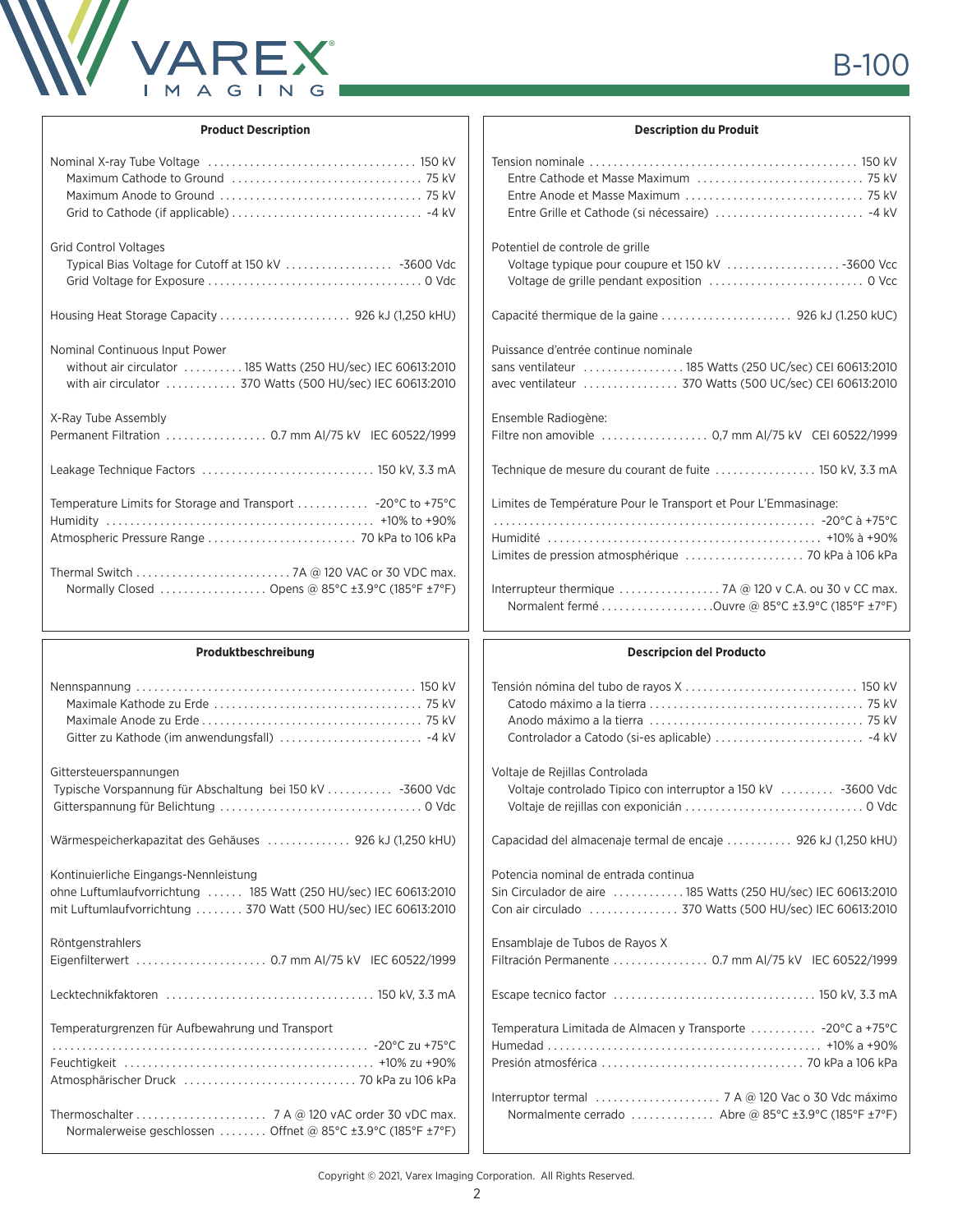

**Note**: Dimensions in [mm] Inches **Remarque**: Dimensions en [mm] Pouces **Hinweis**: Abmessungen in [mm] Zoll **Nota**: Dimensiones en [mm] Pulgadas

B-100 ®

Housing Outline Drawing Dessin d' Encombrement de la Gaine Masszeichnungen für dss Gehäuse Esquema Detallado del Encaje



| NOTE:                                                             | <b>REMARQUE:</b>                                                     | <b>ANMERKUNG:</b>                                                  | NOTA:                                                                           |
|-------------------------------------------------------------------|----------------------------------------------------------------------|--------------------------------------------------------------------|---------------------------------------------------------------------------------|
| 1-Aperture size optional<br>1.250 Sq. in.<br>0.937 Sa. in.        | 1-Ouvertures possibles: 0,937<br>Sq. in. 1.250 Sq. (OU 2.38-3.18cm2) | 1-Loch masse optional:<br>0,937 Sq./ 1,250 Sq. (2.38-3.18cm2)      | 1-Tamaño de la rendua son de dos opciones<br>0,937 Sq. 1.250 Sq. (2.38-3.18cm2) |
| 2-Federal Standard Cable Receptacles:<br>2 1/2 -20 UNF -2B THREAD | 2-Embout de cables au Standard federal:<br>21/2 - 20 UNF - 2B FILETS | 2-Federal standard hochspannungsbuchsen:<br>21/2-20 UNF-2B GEWINDE | 2-Cable de Receptaculos común federal<br>21/2 -20 UNF -2B ROSCAS                |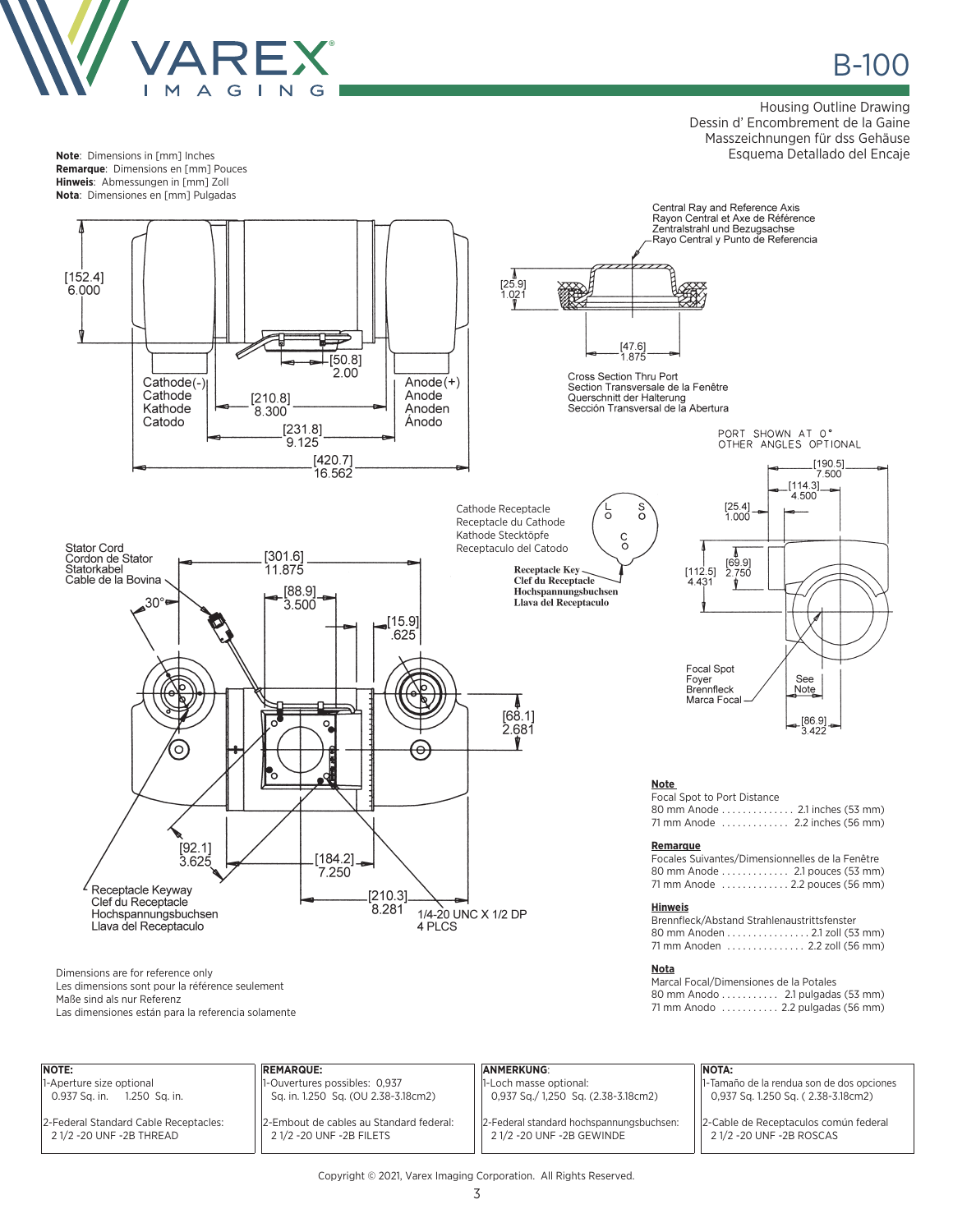



| "R" Stators | Stator "R" | "R" Stator    | "STD" Bovina |             |
|-------------|------------|---------------|--------------|-------------|
| Black/White | Noir/Blanc | Schwarz/Weiss | Negro/Blanco | $16 \Omega$ |
| Black/Green | Noir/Vert  | Schwarz/Grün  | Negro/Verde  | $66 \Omega$ |
| Green/White | Vert/Blanc | Grün/Weiss    | Verde/Blanco | 50 $\Omega$ |
| 180 Hz Cap  | 180 Hz Cap | 180 Hz Cap    | 180 Hz Cap   | 6 µF        |
| 60 Hz Cap   | 60 Hz Cap  | 60 Hz Cap     | 60 Hz Cap    | 30 µF       |
| "P" Stators | Stator "P" | "P" Stator    | "P" Bovina   |             |
| Black/White | Noir/Blanc | Schwarz/Weiss | Negro/Blanco | $16 \Omega$ |
| Black/Green | Noir/Vert  | Schwarz/Grün  | Negro/Verde  | $30 \Omega$ |
| Green/White | Vert/Blanc | Grün/Weiss    | Verde/Blanco | $14 \Omega$ |
| 180 Hz Cap  | 180 Hz Cap | 180 Hz Cap    | 180 Hz Cap   | $10 \mu F$  |

Stator Ratings and Characteristics Spécificités et Caractéristiques du Stator Statornennleistungen und Merkmale Caracteristicas y Clarificacion de la Bovina

|   | Wire Color<br><b>Couluers des Branchements</b><br>Kabekfarben<br>Cable de Color | <b>Description</b><br><b>Description</b><br><b>Beschreibung</b><br><b>Descripcion</b> |
|---|---------------------------------------------------------------------------------|---------------------------------------------------------------------------------------|
| 1 | <b>Black</b>                                                                    | Main                                                                                  |
|   | Noir                                                                            | Principal                                                                             |
|   | Schwarz                                                                         | Haupt                                                                                 |
|   | Negro                                                                           | Principal                                                                             |
| 2 | White                                                                           | Common                                                                                |
|   | <b>Blanc</b>                                                                    | Neutre                                                                                |
|   | Weiss                                                                           | Neutral                                                                               |
|   | Blanco                                                                          | Común                                                                                 |
| 3 | Green                                                                           | Phase                                                                                 |
|   | Vert                                                                            | Phase                                                                                 |
|   | Grün                                                                            | Phase                                                                                 |
|   | Verde                                                                           | Fase                                                                                  |
| 4 | Black                                                                           | Thermo Switch                                                                         |
|   | Noir                                                                            | Switch Thermique                                                                      |
|   | Schwarz                                                                         | Thermoschalter                                                                        |
|   | Negro                                                                           | Interruptor Termal                                                                    |
| 5 | N/C                                                                             |                                                                                       |
| 6 | Black                                                                           | Thermo Switch                                                                         |
|   | Noir                                                                            | Switch Thermique                                                                      |
|   | Schwarz                                                                         | Thermoschalter                                                                        |
|   | Negro                                                                           | Interruptor Termal                                                                    |
| 7 | Green/Yellow                                                                    | <b>Housing Ground</b>                                                                 |
|   | Vert/Jaune                                                                      | Masse de la Gaine                                                                     |
|   | Grün/Gelb                                                                       | Masse des Gehäuses                                                                    |
|   | Verde/Amerillo                                                                  | Encaje a Tierra                                                                       |
| 8 | N/C                                                                             |                                                                                       |
| 9 | Shield                                                                          | Shield Grounding                                                                      |
|   | Blindage                                                                        | Masse de la Blindage                                                                  |
|   | Schild                                                                          | Masse de Schild                                                                       |
|   | Armadura                                                                        | Armadura a Tierra                                                                     |

| To ensure proper target rotation, each stator<br>cord is equipped with a special twist-locking<br>connector and a mating connector.                                                                                                                                                                                                                                                                                                                                                                                                                                                                                                                                               | Afin d'assurer une rotation correcte de<br>l'anode, chaque cable de stator est pourvu<br>d'un connecteur a torsion et d'un connecteur<br>male ou femelle correspondant.                                                                                                                                                                                                                                                                                                                                                                                                                                                                                                            | die<br>richtige<br>Um<br>drehzahl<br>des<br>anodentellers sicherzustellen, ist<br>jedes<br>statoranschluß-kable mit einer speziellen<br>drehverschlußsteckverbindung ausgerüstet.                                                                                                                                                                                                                                                                                                                                                                                                                                                                                                                                                                                                                 | Para asegurar la rotacion apropriada del<br>blanco emisor, cada cable de la bovina esta<br>equipado con una conección especial de<br>seguro rotable.                                                                                                                                                                                                                                                                                                                                                                                                                                                                                                                                                                                                                                                                                         |
|-----------------------------------------------------------------------------------------------------------------------------------------------------------------------------------------------------------------------------------------------------------------------------------------------------------------------------------------------------------------------------------------------------------------------------------------------------------------------------------------------------------------------------------------------------------------------------------------------------------------------------------------------------------------------------------|------------------------------------------------------------------------------------------------------------------------------------------------------------------------------------------------------------------------------------------------------------------------------------------------------------------------------------------------------------------------------------------------------------------------------------------------------------------------------------------------------------------------------------------------------------------------------------------------------------------------------------------------------------------------------------|---------------------------------------------------------------------------------------------------------------------------------------------------------------------------------------------------------------------------------------------------------------------------------------------------------------------------------------------------------------------------------------------------------------------------------------------------------------------------------------------------------------------------------------------------------------------------------------------------------------------------------------------------------------------------------------------------------------------------------------------------------------------------------------------------|----------------------------------------------------------------------------------------------------------------------------------------------------------------------------------------------------------------------------------------------------------------------------------------------------------------------------------------------------------------------------------------------------------------------------------------------------------------------------------------------------------------------------------------------------------------------------------------------------------------------------------------------------------------------------------------------------------------------------------------------------------------------------------------------------------------------------------------------|
| <b>Stator Power:</b><br>Time to full speed of the anode is a function of<br>the power rating of the "starter" and the weight<br>diameter of the anode. All Varex Imaging<br>stator types are rated for regular speed and high<br>speed starters. Time to full speed for 71mm (2.8)<br>inch) and 80mm (3.0 inch) anode series tubes is<br>between 1.3 and 2.0 seconds.<br>Immediately following high speed anode rotation,<br>the rotor speed must be reduced to 4000 r/min<br>or less within 10 seconds using a suitable dynamic<br>braking device.<br>No more than two high speed starts per minute<br>are permissible. The starting voltage must never<br>exceed 500 volts rms. | Puissance du stator:<br>Le temps nécessaire à la montée en pleine vitesse<br>est fonction de la puissance du démarreur et du<br>poids/diamétre del'anode. Tous les stators Varex<br>Imaging sont prévus pour une vitesse normale et<br>pour une vitesse rapide. Le temps de démarrage<br>des tubes de la série 71mm 2.83 pouces) et 80mm<br>(3.0 pouces) anode se situe entre 1,3 et 2,0<br>secondes.<br>Immédiatement aprés la rotation à 4000 t/min ou<br>moins en 10 secondes en utilisant un système de<br>freinage dynamique approprié.<br>Pas plus de deux demarrages rapides par minute<br>sont autorisés. La tension de démarrage ne doit<br>jamais excéder 500 volts rms. | Statorleistung:<br>Die Zeitspanne bis zur vollen Geschwindigkeit<br>des Anodentellers ist eine funktion aus der<br>Nennleistung des Anlaufgerätes und Gewichtes<br>bzw. Durchmessers des Tellers.<br>Alle Varex Imaging Stator sind für hoch- und<br>normaltourigen Betrieb ausgelegt.<br>Die Anlaufzeit bis zur maximalen Drehzahl des<br>Anodentellers die 71mm (2.8 zoll) und 80mm (3<br>zoll) Anoden Röntgenröhren liegt zwischen 1.3<br>und 2.0 Sekunden.<br>Unter<br>Verwendung<br>einer<br>geeigneten<br>Drehzahl<br>Anogenbremse<br>muß<br>die<br>nach<br>hochtourigem Betrieb unmittelbar auf weniger als<br>4,000 U/min verreduziert werden.<br>Es sind nicht mehr als zwei Hochleistungsstarts<br>pro minute zulässig. Die Anlaufspannung darf<br>hiebei 500 volt nicht überschreiten. | Poder de la Bovina:<br>La velocidad maxima del anodo giratorio es<br>obtenida por el poder del arrancador y es<br>relacionado con el peso y diametro del anodo.<br>Todos las bovinas de Varex Imaging son usadas<br>con velocidad regular y velocidad alta al principio.<br>Toma entre 1.3 y 2.0 segundos para obtener la<br>velocidad alta del anodo giratorio para las tubos<br>la serie de 71mm (2.8 pulgadas) y 80mm (3<br>pulgadas) anodo.<br>Immediatamente despues de obtener la velocidad<br>alta del anodo giratario, la velocidad del rotador<br>debe der reducida a 4000 r/min ó menos en<br>10 segundos usado un sistema dunamico y<br>apropiado para reducir la velocidad.<br>El rotador no debe ser expuesto a velocidades<br>altas no mas de dos (2) veces por minuto. El<br>voltaje inicial no debe excedir 500 voltios rms. |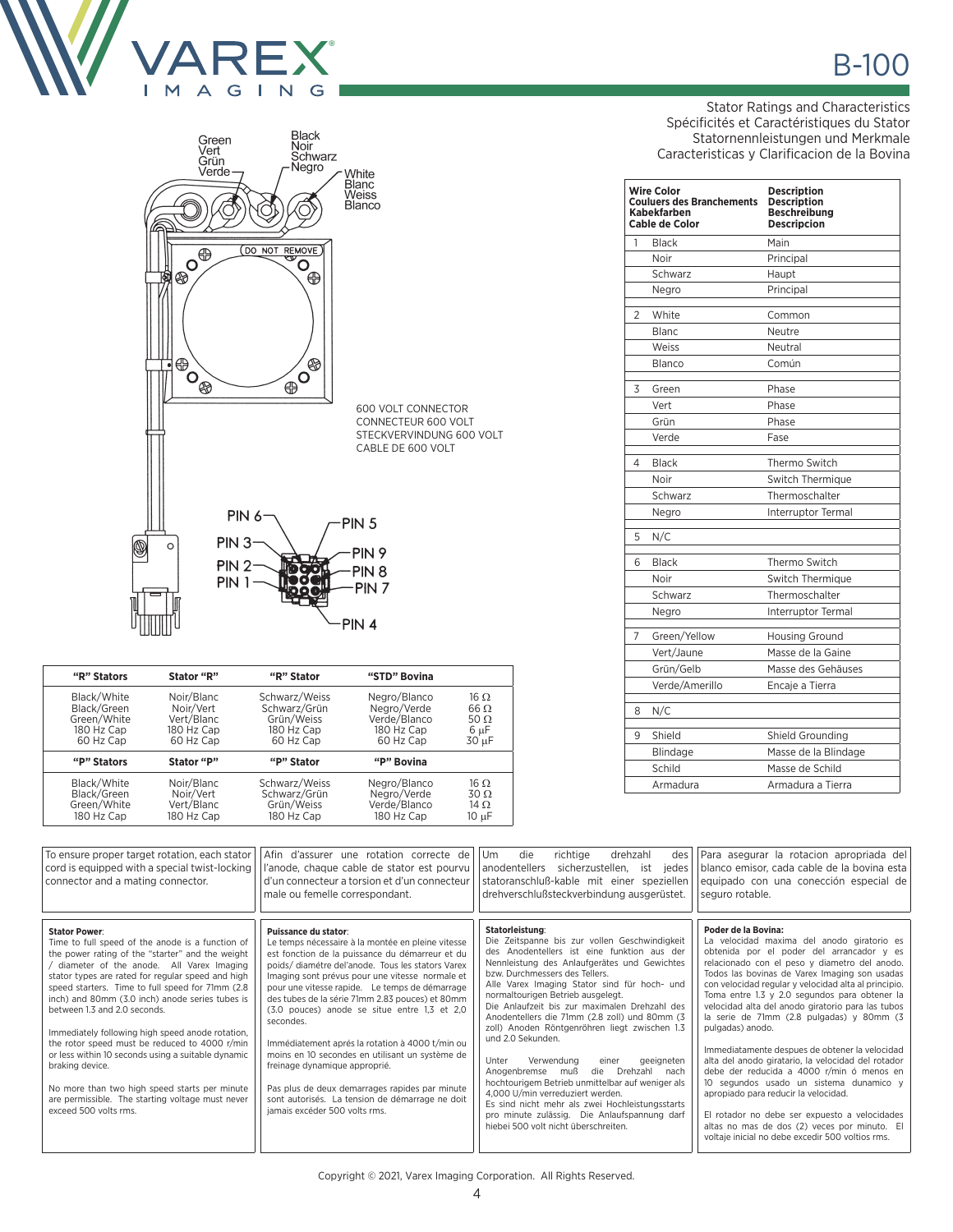

X-ray Tube Assembly Heating and Cooling Curve Abaque de Échauffement Refroidissement de l'ensemble Röntgenstrahler Erwärmungs- und Abkühlkurven Curvas de calentamiento / enfriamento de la unidad radiogena



**Note:** Heat inputs into housing include tube power, filament power, and stator power. Heating curves based on no restrictions of natural convection around tube housing assembly. **Remarque:** L'apport calorifique dans la gaine incult la puissance du tube, du filament et du stator. Courbes d'échauffement basées sur une circulation d'air naturelle sans entrave autour de l'ensemble gaine-tube. **Anmerkungen:** wärmungskurven berücksichtigen die Verlustleistung aus der Anode, der Kathode und des stators. Die Heizkurven basieren auf keinerlei Einschränkung der natürlichen Konvektion in der Umgebung der Strahlerhaube. **Nota:** La energia del encaje incluye el poder del tubo, el poder del filamento y el poder de la bovina. Las curvas de calentamiento no son afectadas por el calor natural creado en la parte exterior del encaje.

Copyright © 2021, Varex Imaging Corporation. All Rights Reserved.